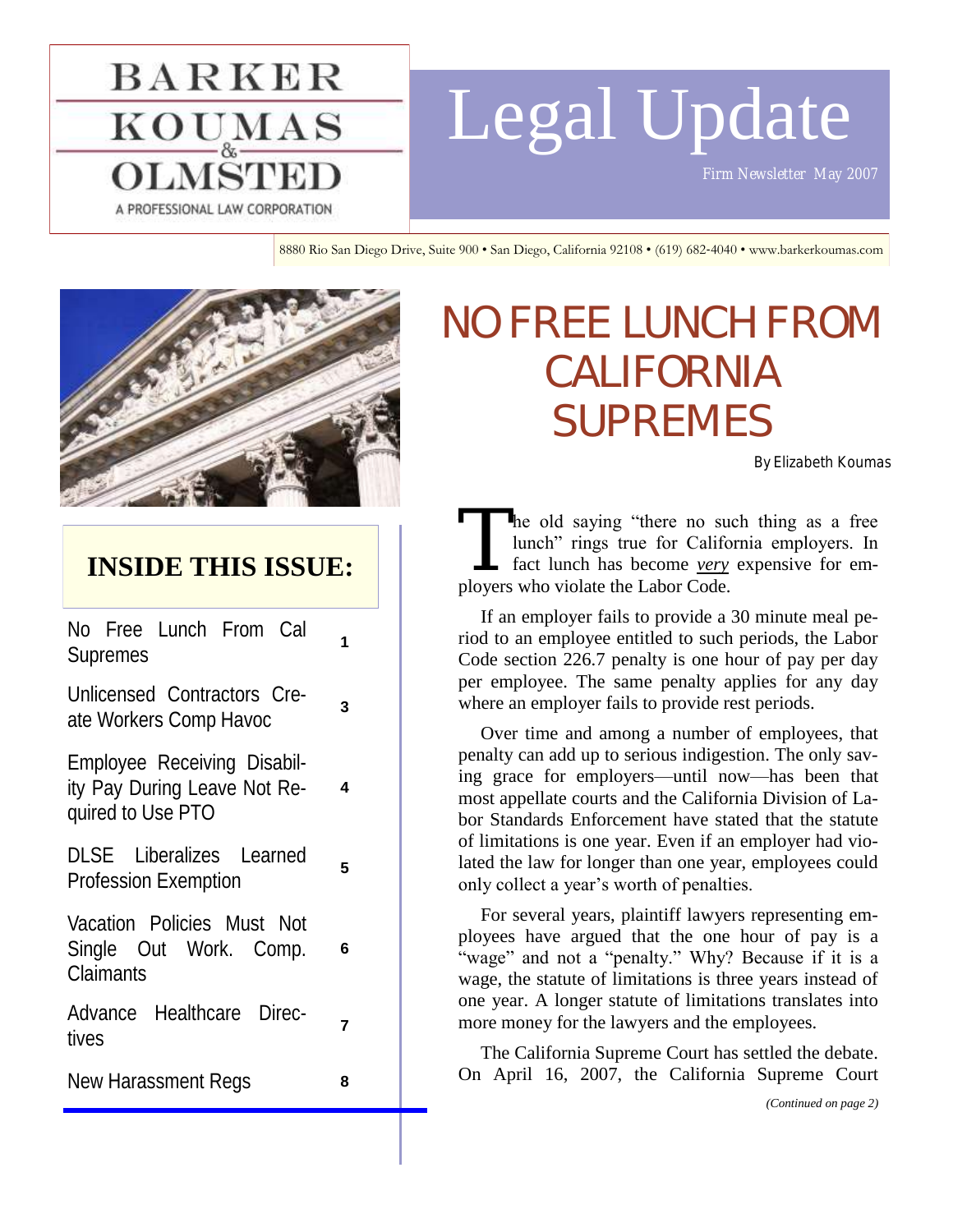

*"Employers who have not gotten their meal and rest period practices in order are urged to do so immediately, as a preventative measure, or risk exposure to the gamut of avoidable damages."* 

issued its ruling in *Murphy v Kenneth Cole Productions, Inc.* Unfortunately, the Court ruled that the one hour of additional pay due to an employee for a missed meal or rest period is a *wage or premium pay* rather than a *penalty*.

In order to reach this conclusion, the court analyzed purpose of the remedy, the language of the statute, and the administrative and legislative history leading up to the Labor Code section.

The court noted that the premium pay amount was based on an employee's rate of compensation, just like the overtime premium. The higher the hourly rate, the higher the amount owed. By contrast penalties are usually given in an established fixed amount.

Additionally, the court noted the language of the statute suggests the premium pay should be wage. Since "statutes governing conditions of employment are to be construed broadly in fa-

(*Continued from page 1*) vor of protecting employ- tions, rather than the oneees," the court noted the ability to take a meal break constitutes "wages" since that term has been expansively defined to include any benefit which is part of the employee's compensation.

> Further, an early draft of the statutory language included a civil penalty, but this was omitted from the final version of the law. The Court assumed that the changed language evinced the legislature's intent to make it a wage. "Like overtime pay provisions, payments for missed meal and rest periods were intended to be enacted as a premium wage to compensate employees, while also acting as an incentive for employers to comply with labor standards."

> Our state Supreme Court's unanimous decision has opened a Pandora's box of far reaching ramifications for employers, more than most realize.

> The first significance is that wage claims carry a three-year statute of limita

year statute of limitations associated with penalties. Therefore, an employee who misses meal periods and/or rest breaks may look back a longer period of time over which to recover damages.

Second, because California employers are required to pay employees their final *wages* when the employment relationship ends, a former employee who has missed meal or rest periods might also seek to recover *waiting time penalties* under Labor Code section 203, which provides:

If an employer willfully fails to pay, without abatement or reduction…any wages or an employee who is discharged or who quits, the wages of the employee shall continue as a penalty from the due date thereof at the same rate until paid or until an action therefore is commenced, but the wages shall not continue for more than 30 days.

Third, because the additional pay due from a missed break has been classified as *(Continued on page 3)*

## **MEAL AND REST PERIOD PRACTICAL TIPS**: All employers must familiarize themselves with the general rule that

- "no employer shall employ any person for a work period of more than five hours without providing a meal period of not less than 30 minutes."
- Employers who have not gotten their meal and rest period practices in order are urged to do so immediately, as a preventative measure, or risk exposure to the gamut of avoidable damages described above.
- When an employee misses a meal break, pay the one hour penalty immediately (and an additional one hour wage if either or both breaks are missed).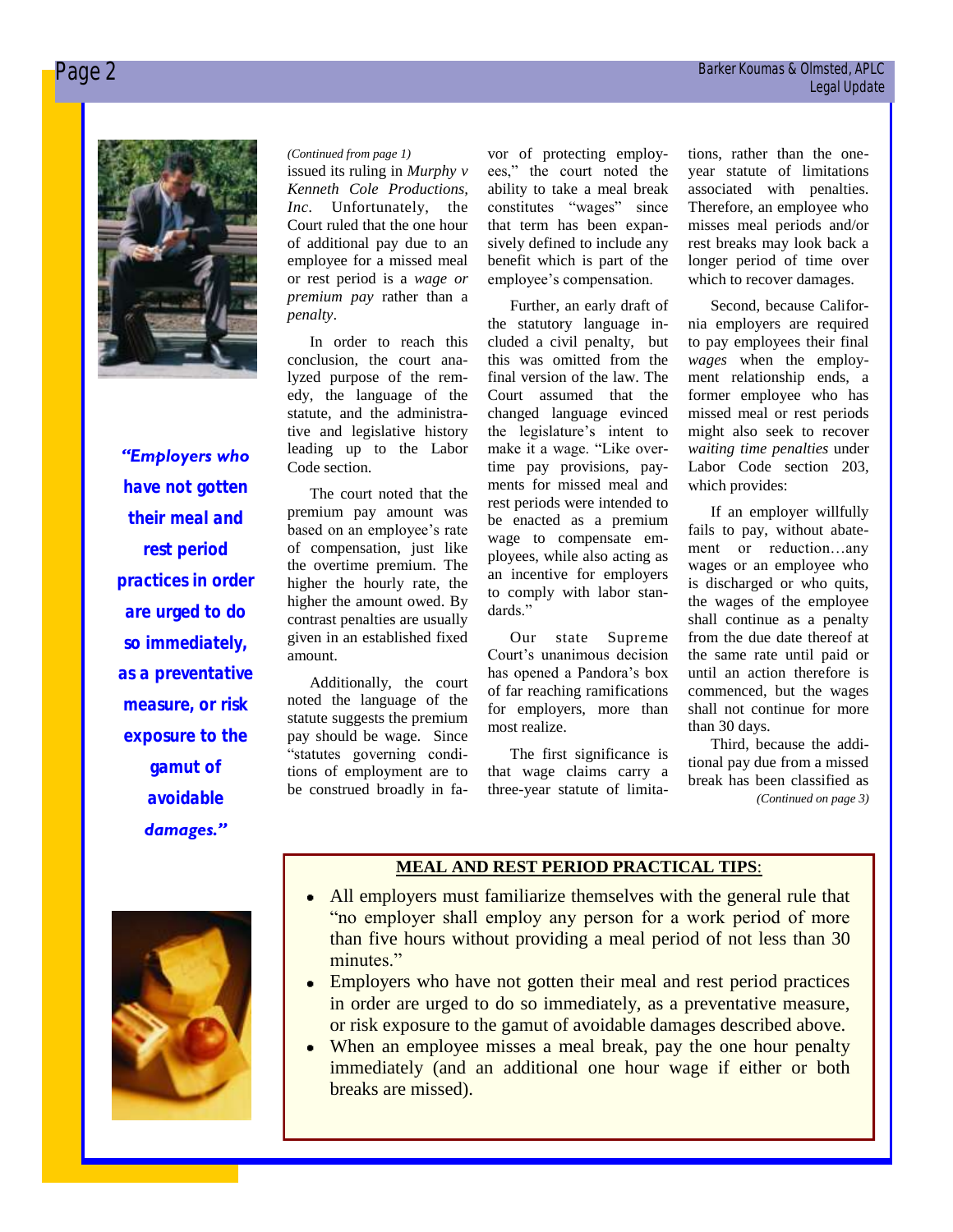#### **UNLICENSED CONTRACTORS CREATE WORKERS COMP HAVOC**

**C** alifornia's Workers'<br>
makes a bad idea—hiring alifornia's Workers' compensation law unlicensed contractors—into an expensive mess.

A recent California appeals court case provides an illustration. In *Heiman v. Workers' Compensation Appeals Board*, homeowners, through their home owners association, hired a property management company, Pegasus, to maintain the property.

Upon Pegasus' recommendation, the homeowners association decided to install new rain gutters. After receiving several bids, Pegasus hired Mark Hruby, an unlicensed contractor. Hruby, in turn hired Freddy Aguilera. On Aguilera's first day on the job, a rain gutter contacted a high voltage electrical wire and Aguilera

was severely shocked and fell to the ground. Aguilera was later determined to be 90% disabled.

After his injury, Aguilera made a Workers' Compensation claim, at which time he learned that Hruby did not carry the mandatory workers' compensation insurance. He therefore filed suit, naming the homeowners, the homeowners association, Pegasus, and Hruby as defendants.

In California, one who hires a worker to perform work for which a license is required is deemed an employer if that worker does not have the required license. Thus, in this case, the property management company who hired Hruby, an unlicensed contractor, was deemed Aguilera's em-

#### By Tiffany Keith

ployer. It was responsible for his injuries.

Interestingly, Pegasus argued that it qualified for a homeowners exception to the rule. Homeowners who hire contractors for less than 52 hours or who earn less than \$100 to perform work on the homeowner's home are exempt from the workers' compensation requirement.

The court rejected this argument. Pegasus was an agent of the homeowners association, not the homeowners. The HOA did not qualify for the homeowners exception, and therefore neither did the property manager.

Always be sure to check the license status of all hired contractors, and also obtain verification of workers' compensation insurance.



*"Always be sure to check the license status of all hired contractors, and also obtain verification of workers" compensation insurance."* 

#### *(Continued from page 2)*

a *wage*, a prevailing employee will also be entitled to recover his or her attorneys' fees incurred in association with making such a claim.

Fourth, employees can now seek to recover section 226.7 premium pay for a period of four years prior to the filing of a complaint, by asserting a Business and Professions Code section 17200 claim. As a result, there is likely to be an increase in class action lawsuits.

One item which remains unresolved at this point in time is whether this decision will have retroactive effect on the cast number of pending meal or rest period cases.

Although labor law attorneys

believe the Supreme Court has interpreted the statute incorrectly, there is no further avenue of redress in the court system for employers, and the law will remain that missed meal or rest periods constitute lost wages unless, and until, the state legislature amends the section 226.7, expressly stating the one hour of additional pay is a penalty rather than a wage, eliminating any doubt at the court level.

For more information about this new law, or implementation of and/or enforcement of meal and rest periods policies, contact Elizabeth J. Koumas at either (619)682 -4811 or [ejk@barkerkoumas.com.](mailto:ejk@barkerkoumas.com)

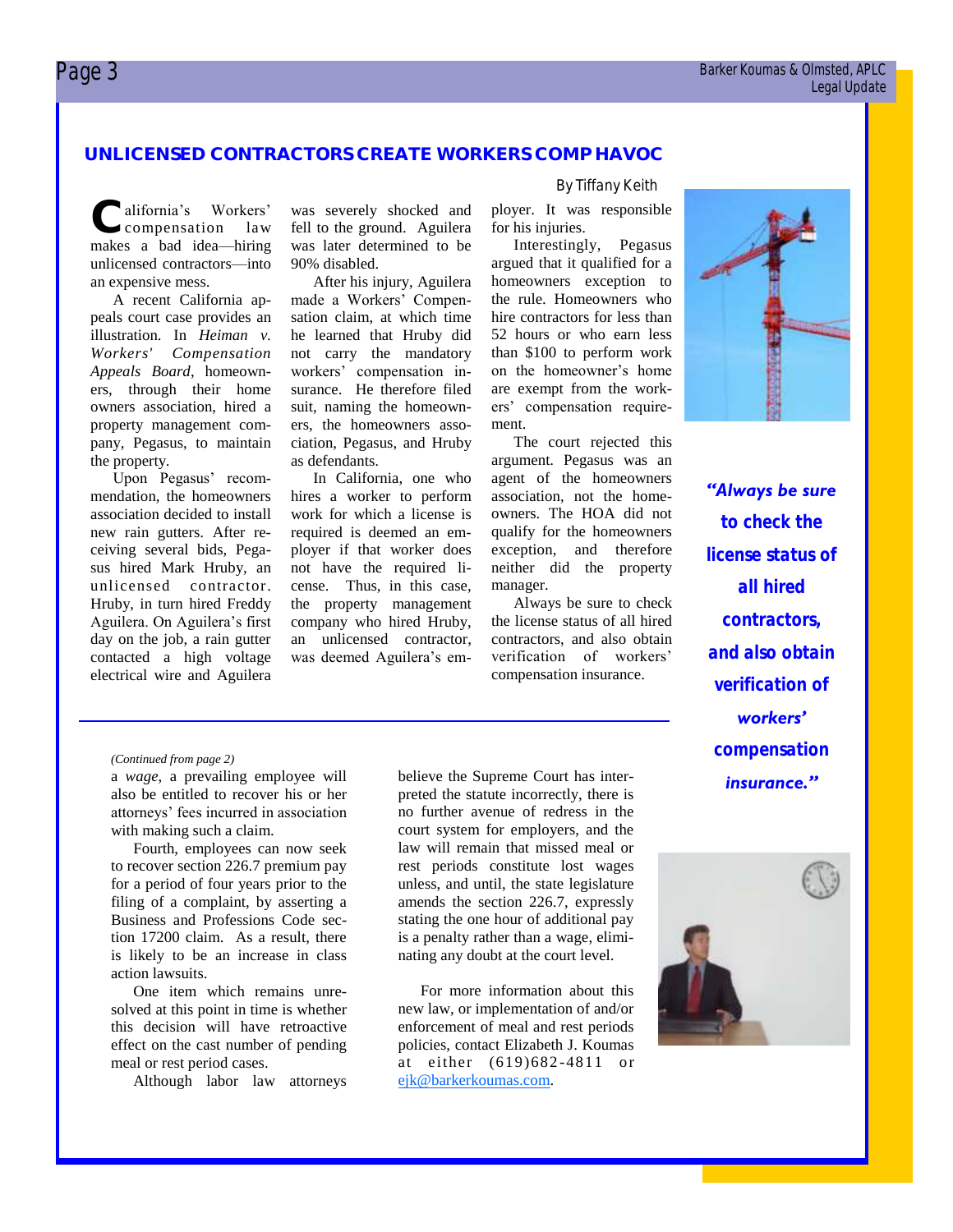#### **EMPLOYEE RECEIVING DISABILITY PAY DURING FMLA LEAVE NOT REQUIRED TO SUBSTITUTE PTO FOR UNPAID FMLA LEAVE**

By Christopher Olmsted

### *"Only where the leave is "otherwise unpaid" does the employer have a right to require employees to use companyprovided paid time off during an FMLA/CFRA leave of absence."*



When an employee<br>leave of absence under the takes a protected federal FMLA or the California CFRA, questions frequently arise regarding the use of employer provided paid time off—typically in the form of vacation or sick pay.

An employer is not required to pay an employee while the employee is on FMLA leave, though an "employee may elect, or an

employer may require the employee, to substitute any of the accrued paid vacation leave, personal leave, or family leave of the employee for leave provided under the FMLA.

However, only where the leave is "otherwise unpaid" does the

employer have a right to require employees to use company-provided paid time off during an FMLA/CFRA leave of absence.

A recent Seventh Circuit case illustrates the rule. In *Repa v. Roadway Express*, Alice Repa took a six-week FMLA leave for an injury not related to work. As a Teamster working for a unionized trucking company, she applied for and received \$300 per week from her union's disability insurance plan.

Roadway granted Repa's request and notified her that she was required to "substitute any accrued paid

leave for any unpaid FMLA leave." Upon Repa's return from leave, Roadway paid her for five sick days and two weeks of vacation. Repa received this pay in addition to the \$300 per week she received through the union disability plan.

Repa was apparently unhappy with being forced to use up her sick and vacation benefits. She filed suit in federal court alleging that Roadway had violated the

appears to be a regulation applicable to pregnancy leaves and extended its application to all types of FMLA leave. Specifically 29 C.F.R. § 825.207(d)(1) provides:

"Disability leave for the birth of a child would be considered FMLA leave for a serious health condition and counted in the 12 weeks of leave permitted under FMLA. Because the leave pursuant to a temporary dis-

> ability benefit plan is not unpaid, the provision for substitution of paid leave is inapplicable."

> The court also noted that the same rule applies in the context of workers'

compensation cases:

"The regulation also provides: "As the workers' compensation absence is not unpaid leave, the provision for substitution of the employee's accrued paid leave is not applicable." 29 C.F.R. § 825.207(d)(2).

The court reasoned that if employers cannot force employees to use sick or vacation pay where the employee receives pregnancy disability payments and workers' compensation disability payments, then the same rule applies where the employee receives union temporary disability bene- *(Continued on page 5)*



FMLA by requiring her to use her sick and vacation leave days when she was receiving disability benefits during her FMLA leave. Citing federal regulations, Repa argued that because she was receiving temporary disability benefits through the union fund, the FMLA "provision for substitution of paid leave was inapplicable," and therefore Roadway should restore her vacation

and sick time.

The district court ruled in favor of Repa, and the 7th Circuit Court of Appeal affirmed this decision.

In reaching this result, the court applied what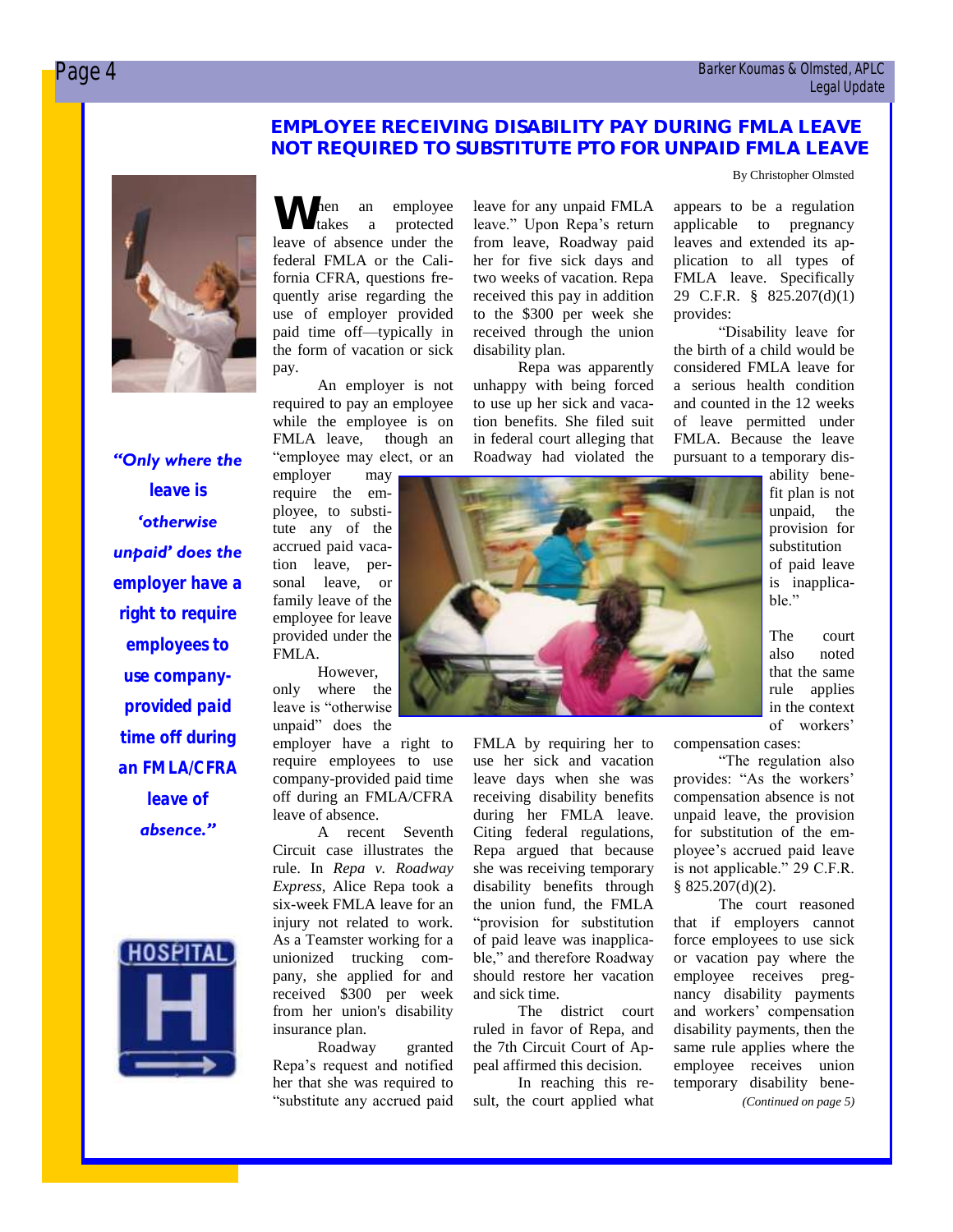#### Page 5 Barker Koumas & Olmsted, APLC Legal Update

#### **DLSE LIBERALIZES INTERPRETATION OF "LEARNED" PROFESSIONAL EXEMPTION**

The California Division<br>
of Labor Standards<br>
Enforcement (DLSE) has he California Division of Labor Standards liberalized its Enforcement Policies and Interpretations Manual with respect to the "learned or artistic" exemption.

In order to qualify for the exemption from overtime and other wage and hour rules, the DLSE has *previously* taken the position that "learned" professionals must have "completed a prolonged course of intellectual instruction in a recognized field of learning resulting in the attainment of an advanced degree or certificate (above a BA or BS degree)."

The manual has been modified to delete the last phrase requiring a degree *above* a BA or BS. Apparently advanced learning above the high school level *may* qualify the employee for the learned professional exemption.

This modification brings the DLSE's interpretation of the exemption in line with federal regulations.

Note that the DLSE's interpretation of state law, although relevant, is not binding on a court. Courts have on occasion disregarded DLSE opinions.

Despite the liberalization of the rule, employers should exercise caution and seek appropriate advice before classifying employees as exempt under this (or any) classification. Misclassifications can create costly labor claims.

**Additional DLSE Manual Revisions**. The DLSE has published additional revisions to its policy manual, including: *alternative workweek schedules*, *statute of limitations for unpaid vacation claims*, and *meal time training or client meetings*. If you would like to review these sections of the updated manual, visit the DLSE's website (www.dir.ca.gov/DLSE/) or email Chris Olmsted at cwo@barkerkoumas.com.

**"Vacation and sick policies must be drafted with employee leave of absence rights in mind."**

#### fits. *(Continued from page 4)*

It remains to be seen how California federal and state courts will interpret this federal regulation. The impact could be far-reaching given that California offers a generous paid family leave benefit through the EDD. The California EDD provides Paid Family Leave benefits for qualified employees. Adoption of the *Repa* court's interpretation of the federal regulations would mean that employees receiving PFL could not be required to use company provided PTO. Note, however, that PFL permits employers to require qualified employees to use up to two weeks of any earned but unused vacation leave or paid time off (PTO) prior to the initial receipt of benefits. A carefully worded policy could safely follow this special rule.

#### **Take Away Tips:**

- Vacation and sick policies must be drafted with employee leave of absence rights in mind
- FMLA/CFRA employers should review vacation and sick policies with counsel to ensure compliance with federal law.
- Review federal regulations and seek advice prior to forcing employees to use vacation/sick benefits when they are already receiving disability benefits, workers' compensation benefits, PFL, or other form of paid leave.



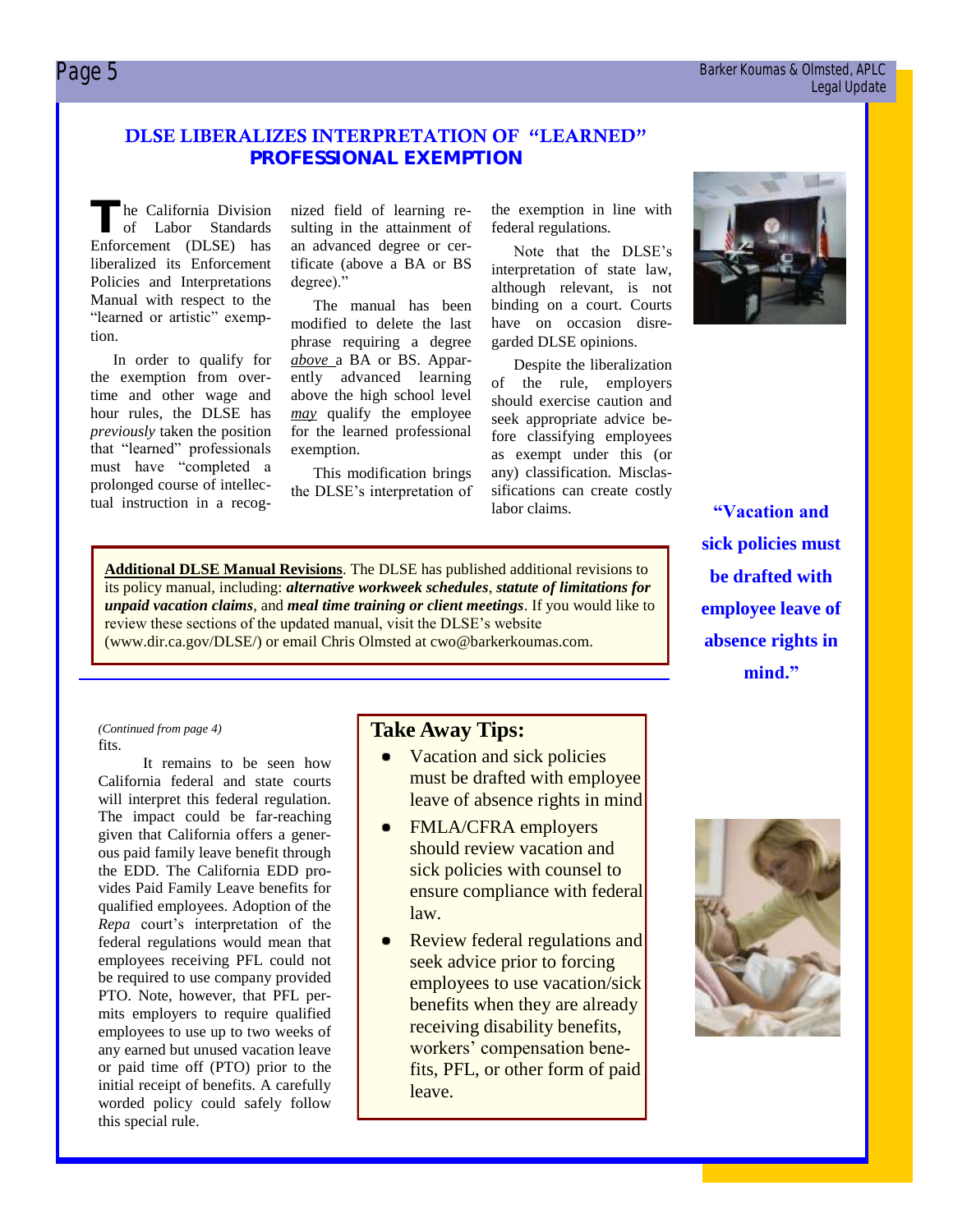

*"Employers ought to review their benefit policies to ensure that industrially injured workers are entitled to the same benefits as other workers."* 

#### **Vacation and Sick Pay Policies Must Not Single Out Workers' Compensation Claimants**

By Christopher Olmsted

**A** lthough California state law (as in other states) does not mandate that employers provide sick and vacation benefits, once those benefits are provided, the state regulates their use.

A recent appellate court case titled *Anderson v. City of Santa Barbara* serves as a reminder to employers not to discriminate against employees seeking to use their benefits in the context of a workers' compensation claim.

While Mr. Andersen was employed as a finance supervisor for the City of Santa Barbara, he developed pain in his elbows, wrists and hands. He filed a claim for workers' compensation. Andersen later returned to modified work, but needed to obtain medical care for these injuries.

Pursuant to ordinance and policy, the City required him to use his earned vacation time rather than sick leave to attend the medical appointments he needed to care for these industrial injuries. Workers with nonindustrial injuries could use their sick leave for such matters.

In applying for workers' compensation benefits, Mr. Andersen alleged that the City discriminated against him, within the meaning of Labor Code section 132a, by forcing him to use vacation time rather than sick leave, as non-industrially injured employees were allowed to do.

Section 132a prohibits, among other practices, discrimination against any employee because he or she has filed a claim for compensation.

The Court of Appeal determined that the City's practice illegally discriminated against industrially injured workers. "The City could choose not to provide sick leave to any of its employees. But, if the City provides sick leave to its em-

ployees, it cannot refuse to permit its use for industrially-related medical appointments when non-industrially injured workers are not so restricted. Here, the City permits non-industrially injured persons to use sick leave for medical appointments but requires industrially injured persons to use earned vacation time."

Finding in favor of Mr. Anderson, the court concluded: "The City may not discriminate against active, industrially-injured workers in the use of sick leave for medical appointments, as compared to non-industrially injured workers. Such a policy contravenes Labor Code section 132a."

In light of this court ruling, employers ought to review their vacation, sick, or PTO policies to ensure that industrially injured workers are entitled to the same benefits as other workers.



#### **New Vacation Policy Checklist**

When is the last time that you reviewed your employee vacation benefit policy for compliance with the Labor Code and other employment laws? To get started, ask for our complimentary Vacation Policy Checklist. Email Chris Olmsted at [cwo@barkerkoumas.com.](mailto:mailto:cwo@barkerkoumas.com?subject=Vacation%20Policy%20Checklist)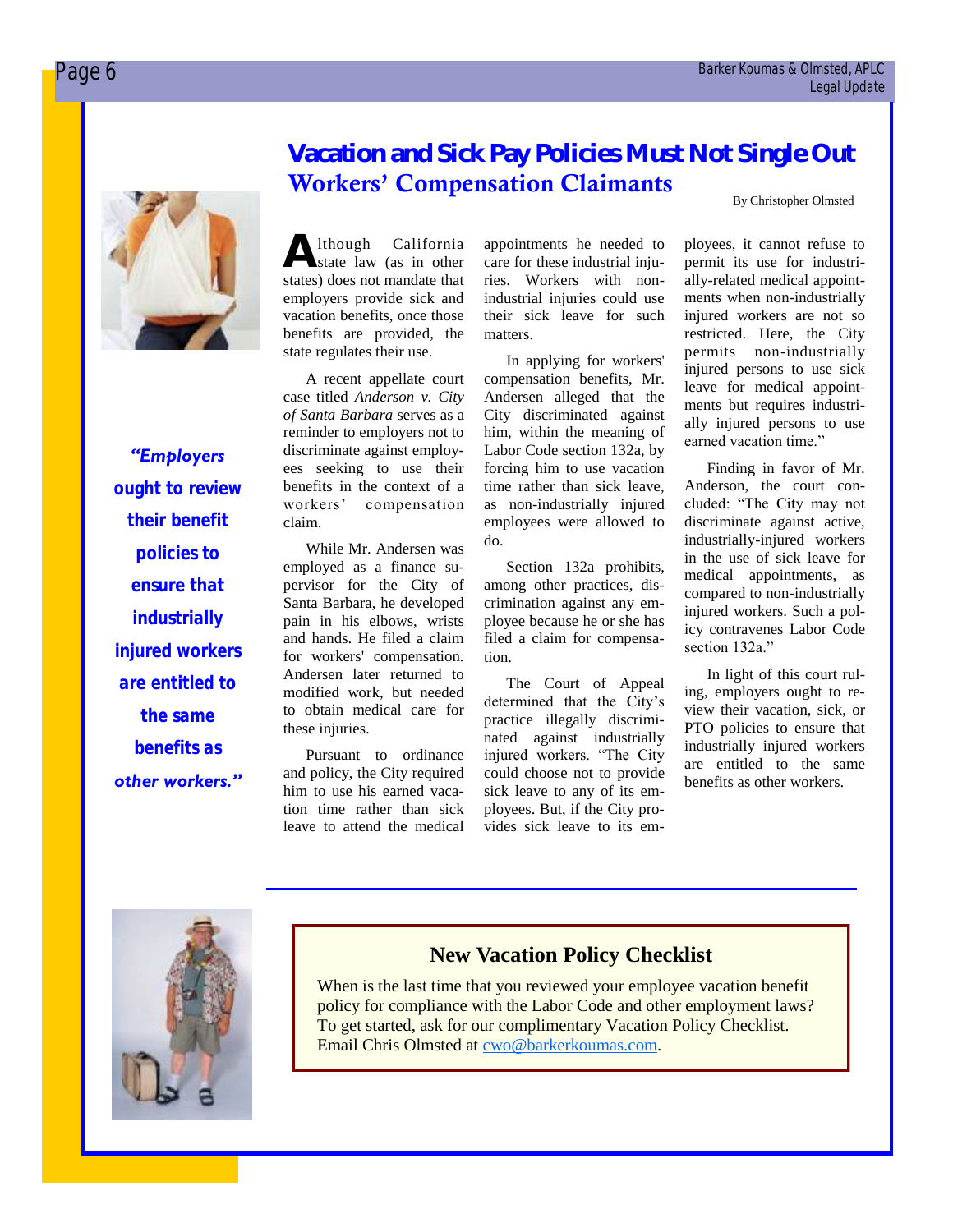#### Page 7 Barker Koumas & Olmsted, APLC Legal Update

#### **A LESSON FROM THE PAST: TERRI SCHIVAO AND YOUR ADVANCE HEALTH CARE DIRECTIVE**

A little over two years<br>ago Terri Schiavo<br>took place two weeks after little over two years ago Terri Schiavo died. This sad event her feeding tube had been removed, and after she spent 15 years in a persistent vegetative state.

The national media frenzy, the protests, the state and federal court decisions, and an act of Congress would have been unnecessary had Ms. Schiavo been

advised to take the few minutes necessary to complete some basic paperwork. Her true wishes—whether to pass peacefully away or to be kept alive indefinitely- could have been honored.

The saga should have prompted people

all across the nation to prepare advance health care directives and Health Insurance Portability and Accountability Act (HIPAA) authorizations. That has not happened. A recent study by the Pew Research Center found that, although 70% of Americans had given thought to end-of-life treatment, only 29% have a living will/health care directive.

An advance health care directive is a legal document that lets your physician, family and friends know your health care preferences, including the types of special treatment you want or don't want at the end of life, your desire for diagnostic testing, surgical procedures, cardiopulmonary resuscitation and organ donation. It can serve as a way for you to maintain control over your health decisions even if you are incapacitated.

Doctors are under a duty to prolong life at most costs. A person in Terri Schiavo's position will most likely be kept alive by artificial nutrition and/or respira-



tory devices. Armed with an advance health care directive, the doctor no longer has to rely on family members regarding what the patient would have wanted, rather, the patient gives her instructions via the directive.

By creating an advance health care directive you take the burden of making difficult end-of-life decisions off of your family and loved ones. There is no ambiguity as to what you would have wanted because you would have already specified your wishes.

Hand in hand with advance health care directives are HIPAA authorizations. Current law limits the ability

#### By Tiffany Keith

of health care institutions and doctors to disclose "protected medical information" family and friends. HIPAA authorizations allow you to designate in advance persons eligible to review such information. You are also able to indicate the parameters related to when those persons should have access. Armed with an accurate HIPAA authorization, those you have designated

> can have access to your medical information in an emergency- the doctor will be able to discuss your condition with those persons to make sure they understand exactly what is going on. They are simple

documents to

create, but must be completed with the utmost care and forethought. Minor errors or ambiguities can render the document ineffective.

Think of this advance planning as an act of compassion for your loved ones—they will appreciate making tough decisions according to your wishes.

#### **Need Help?**

For more information about Advance Healthcare Directives or HIPAA authorizations, contact Tiffany Keith at (619) 682-4040 or by email at tak@barkerkoumas.com



*"Think of this advance planning as an act of compassion for your loved ones."*